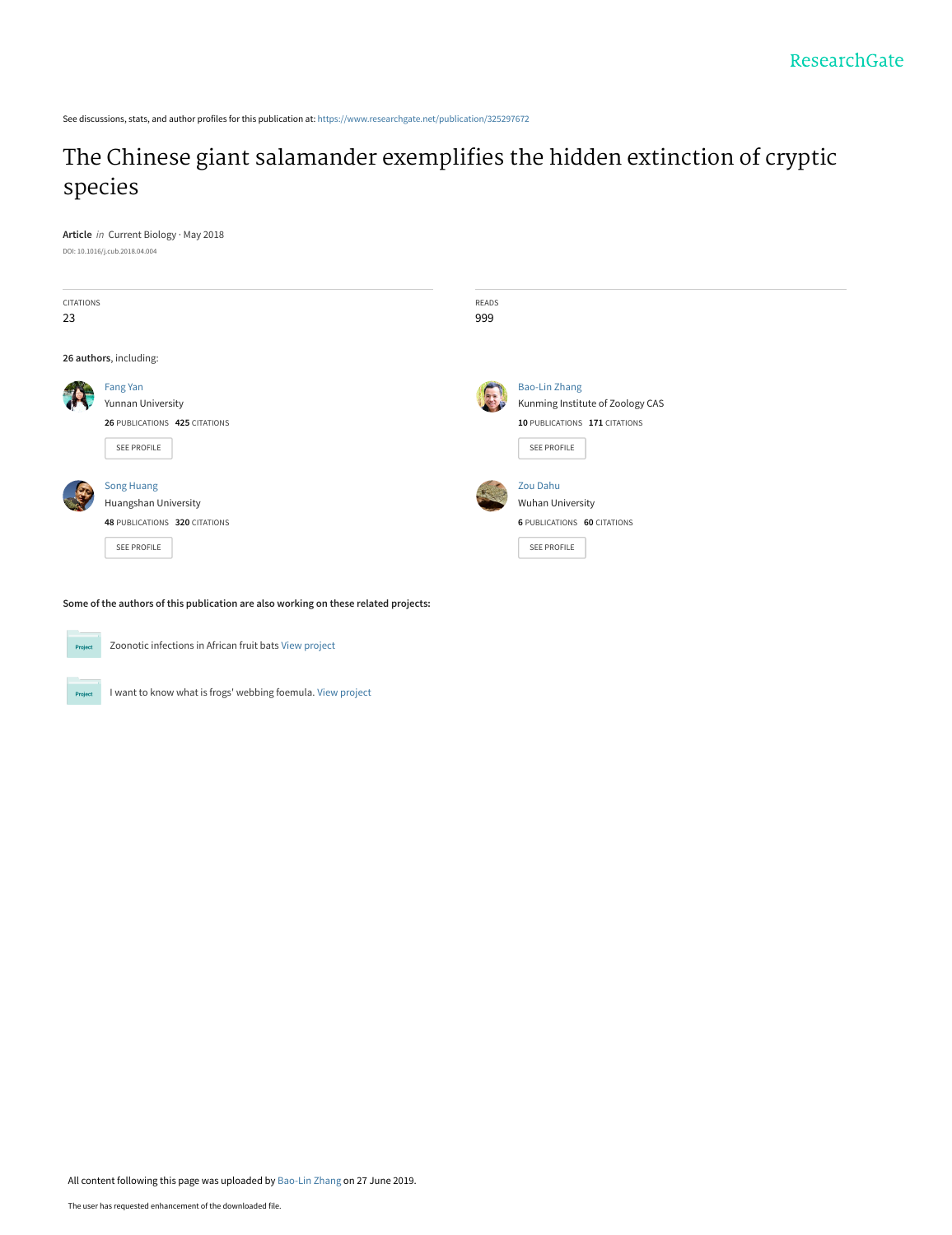### **Current Biology Magazine**

### *How can we improve satellite*

*cell function?* Understanding the mechanisms involved in self-renewal and commitment provides avenues to intervene and promote symmetric expansion or asymmetric differentiation of the satellite stem cell pool to augment stem cell creation and efficient regeneration. Specifically, treatment of aged satellite cells with JAK/STAT inhibitors or the ligand Wnt7a stimulates satellite stem cell self-renewal, increasing satellite cell numbers and improving muscle regeneration. Promoting specific signalling in the endogenous satellite cell is a means to promote whole body muscle repair. However, in cases such as DMD, restoring dystrophin expression will be required to reorganize satellite cell polarity and rescue intracellular signalling but also restore myofiber integrity.

*Where do we go from here?* Muscle provides an exciting opportunity to explore the molecular mechanisms underlying cell fate and polarity. Specifically, emerging questions involve exploring signalling involved in establishment of spindle orientation, as this is the causal driver of asymmetric division following polarity establishment; defining the hierarchy of fate determinants sequestered in a polarized satellite cell and their function postmitosis to identify drug-able targets involved in satellite cell commitment; and exploring multifaceted approaches promoting stem cell self-renewal as well as commitment to augment longterm muscle regeneration with age and disease.

#### *Where can I find out more?*

- Brack, A.S., and Munoz-Canoves, P. (2016). The ins and outs of muscle stem cell aging. Skel. Musc. *6,* 1.
- Chang, N.C., Chevalier, F.P., and Rudnicki, M.A. (2016). Satellite cells in muscular dystrophy - lost in polarity. Trends Mol. Med. *22*, 479–496.
- Dumont, N.A., Wang, Y.X., and Rudnicki, M.A. (2015). Intrinsic and extrinsic mechanisms regulating satellite cell function. Development *142*,1572– 1581.
- Hwang, A.B, and Brack, A.S. (2018). Muscle stem cells and aging. Curr. Top. Dev. Biol. *126*, 299–322.

1 Sprott Center for Stem Cell Research, Ottawa Hospital Research Institute, Regenerative Medicine Program, Ottawa, ON, Canada. 2 Department of Medicine, Faculty of Medicine, University of Ottawa, Ottawa, ON, Canada. \*E-mail: [mrudnicki@ohri.ca](mailto:mrudnicki@ohri.ca) 

### **Correspondence**

## **The Chinese giant salamander exemplifies the hidden extinction of cryptic species**

Fang Yan<sup>1</sup>, Jingcai Lü<sup>2,3</sup>, Baolin Zhang<sup>1,4</sup>, Zhiyong Yuan<sup>1</sup>, **Haipeng Zhao[5](#page-3-0) , Song Huan[g6](#page-3-0) ,** Gang Wei<sup>3</sup>, Xue Mi<sup>[1,4](#page-3-0)</sup>, Dahu Zou<sup>6</sup>, **Wei X[u1,4](#page-3-0) , Shu Che[n7](#page-3-0) , Jie Wan[g8](#page-3-0) , Feng Xi[e8](#page-3-0) , Minyao W[u9](#page-3-0) , Hanbin Xiao[10,](#page-3-0) Zhiqiang Lian[g11](#page-3-0), Jieqiong Ji[n1](#page-3-0) , Shifang W[u1](#page-3-0) , CunShuan Xu[12,](#page-3-0)** Benjamin Tapley<sup>7</sup>, Samuel T. Turvey<sup>7</sup>, **Theodore J. Papenfuss[13,](#page-3-0)** Andrew A. Cunningham<sup>7</sup>, **Robert W. Murph[y1,14](#page-3-0), [\\*,](#page-3-0)** Yaping Zhang<sup>1,[15](#page-3-0),\*</sup>, and Jing Che<sup>1,15,[16](#page-3-0),\*</sup>

Overexploitation, habitat destruction, human-driven climate change and disease spread are resulting in the extinction of innumerable species, with amphibians being hit harder than most other groups [\[1\]](#page-2-0). Few species of amphibians are widespread, and those that are often represent complexes of multiple cryptic species. This is especially true for range-restricted salamanders [\[2\]](#page-2-0). Here, we used the widespread and critically endangered Chinese giant salamander (*Andrias davidianus*) to show how genetically uninformed management efforts can negatively affect species conservation. We find that this salamander consists of at least five species-level lineages. However, the extensive recent translocation of individuals between farms, where the vast majority of extant salamanders now live, has resulted in genetic homogenization. Mitochondrial DNA (mtDNA) haplotypes from northern China now predominate in farms. Unfortunately, hybrid offspring are being released back into the wild under well-intentioned, but misguided, conservation management. Our findings emphasize the necessity of genetic assessments for seemingly well-known, widespread species in conservation initiatives. Species serve as the primary unit for protection and management in conservation actions [\[3\]](#page-2-0), so determining the taxonomic status of threatened

species is a major concern, especially for amphibians. The level of threat to amphibians may be underestimated, and existing conservation strategies may be inadvertently harmful if conducted without genetic assessment.

At a length of two meters, the Chinese giant salamander is the largest recognized extant species of amphibian. It is endemic to China and belongs to Cryptobrachidae, which diverged from other amphibians during the Mid-Jurassic Period; there are only two other living species of cryptobranchid. Once common and widespread in China, nowadays it is rare in the wild due to habitat destruction and overexploitation for food [\[4\]](#page-3-0). The IUCN lists the Chinese giant salamander as Critically Endangered. It is listed in Appendix I of CITES and in China it is given 'Class II' protection, and artificial breeding has been encouraged as a possible conservation measure. Captive breeding of this species, however, currently takes place almost exclusively in commercial farms. Secondgeneration offspring can be traded legally and individuals weighing two kilograms have been sold previously for more than RMB 10,000 (US \$1,500). Today, millions of Chinese giant salamanders live in farms and their progeny have been released into local rivers as part of government-promoted conservation action, but without prerelease assessments such as genetic testing or screening for disease [\[4\]](#page-3-0).

Almost 20 years ago, preliminary molecular analysis revealed that the Chinese giant salamander population in Huangshan, Anhui Province, had divergent mtDNA and apparently fixed allozyme differences compared to samples from elsewhere [\[5\]](#page-3-0). Considering its limited ability to disperse, broad distribution and long evolutionary history, it is possible that the Chinese giant salamander is a composite of more than one cryptic species. In such cases, "bad taxonomy can kill" [\[6\]](#page-3-0), i.e. some cryptic species may go extinct due to a lack of awareness of their existence and conservation requirements.

Over the past 10 years, we acquired tissue samples from 70 wild-caught and 1034 farm-bred individuals to investigate taxonomy of the Chinese giant salamander. Genetic analyses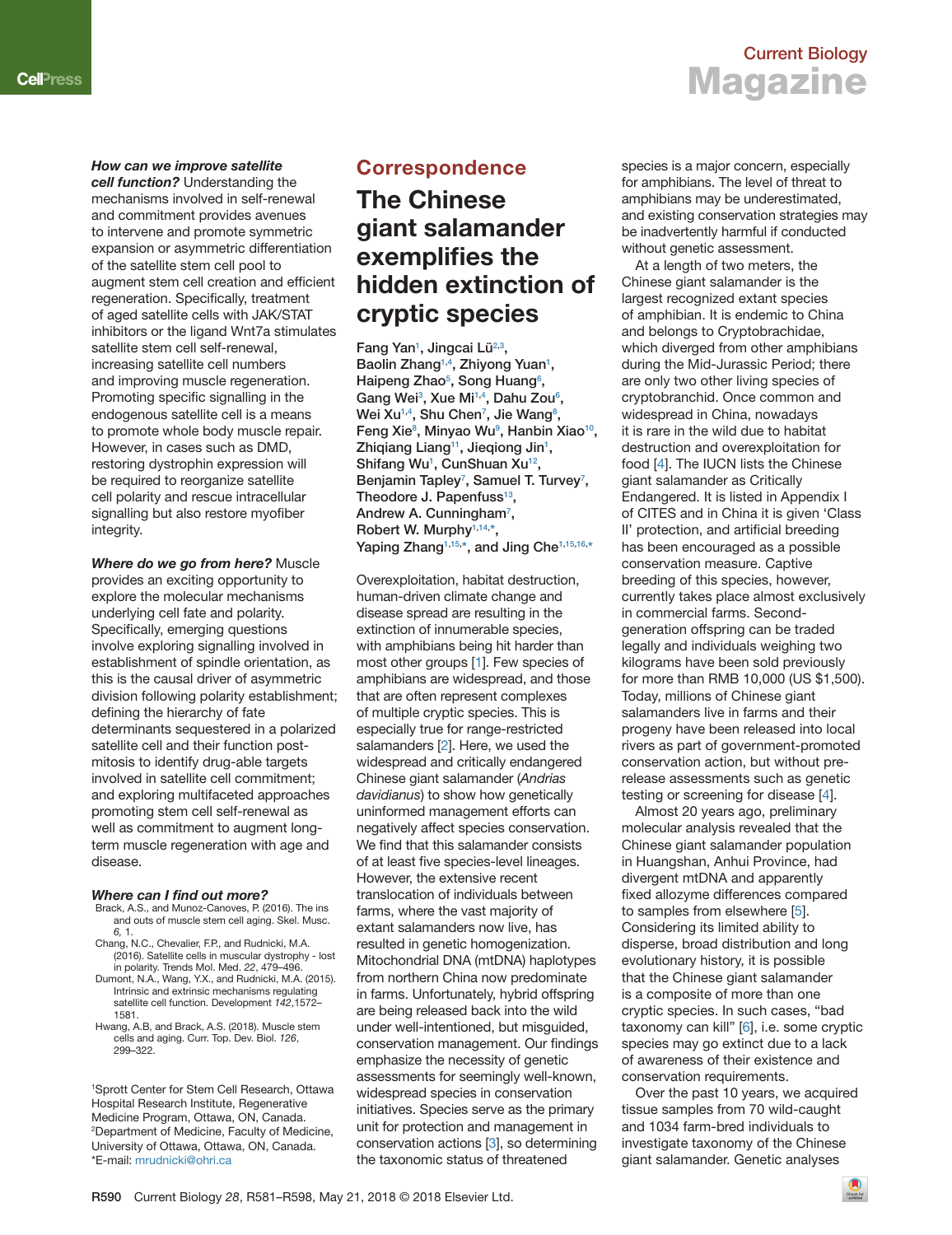# <span id="page-2-0"></span>**Current Biology Magazine**

of the wild-caught individuals based on 23,159 SNPs (single nucleotide polymorphism) and mtDNA show that the Chinese giant salamander once consisted of at least five distinctive clusters (Figure 1; Supplemental Information), and possibly more unrecognized species (farm-bred individuals grouped to mtDNA haplotype clades U1, U2 in Figure 1A and Tibetan Plateau population; Supplemental Information). Species lineages A–E associate with separate river drainages, and diverged 4.71 to 10.25 million years ago (Mya) (Supplemental Information). Distinct species require distinct conservation actions. However, current decisionmaking regarding Chinese giant salamander conservation treats all populations as a single panmictic species. Of greatest concern, Chinese giant salamander farms are the source of animals for reintroduction programmes, and this commercial activity has led to extensive trade and movement of animals between farms across the range of the Chinese giant salamander in China [\[4\]](#page-3-0). Genetic analyses based on mtDNA and microsatellite data for farmbred individuals reveal broad genetic mixing (Figure 1C; Supplemental Information). In particular, introgression mostly involves species B from the Yellow River in Shaanxi, the site of the earliest and largest commercial breeding center. The mixing of species through farming has, therefore, led to the hybridization of Chinese giant salamander species that diverged over four million years ago. This is not surprising, because hybridization of introduced Chinese giant salamander with Japanese giant salamanders occurs in Japan [[7\]](#page-3-0).

Bad taxonomy can drive extinction, and one way in which this can happen is by releasing hybrid and non-native individuals into the wild [[6\]](#page-3-0). Since 2008, at least 72,000 Chinese giant salamanders have been released from farms. To what effect? Individuals recently caught from tributaries of the Pearl and Yangtze rivers were found to possess mitochondrial haplotypes of species B from the Yellow River, but no indigenous haplotypes [\[8\]](#page-3-0). By releasing huge numbers of farmed Chinese giant salamander, this genetically uninformed strategy may eradicate the evolutionary



#### **Figure 1. mtDNA haplotype clades and genetic structure of wild-caught and farm-bred Chinese giant salamanders.**

(A) A simplified Bayesian inference tree based on concatenated mtDNA haplotypes. Numbers near branches are posterior probabilities (BPP  $\geq$  0.90). A–E are wild-caught populations and U1 and U2 are known from farms only. The complete tree is given in Figure S1A. (B) Sampling sites for wild-caught individuals. Lower-right insert shows the best genetic clustering  $(K = 5)$  based on genomic SNPs from localities circled in dashed line. (C) Sampling sites for farm-bred individuals where pie charts show the proportions of mitochondrial haplotypes as grouped in (A). Lower-right insert shows the second-best cluster ( $K = 3$ ; optimal  $K = 1$ , Supplemental Information) based on microsatellite data for farm-bred individuals from Guizhou (farms circled in dashed line). Colours denote cryptic species lineages.

uniqueness of native allopatric populations and drive extinction by genetic homogenization [\[9\]](#page-3-0).

Molecular analyses have revealed that species diversity is underestimated, especially in amphibians [[10\]](#page-3-0). This indicates that many species remain unidentified because of a lack of morphological differentiation, even those as large and seemingly familiar as the Chinese giant salamander. Taxonomic uncertainty may preclude effective conservation, and such questions require answering before investing huge sums of money and effort. Our results indicate that the existing conservation strategy for Chinese giant salamanders, and other highly threatened species, requires urgent updating. We recommend that population genetics be performed for all threatened taxa, in particular

those in current or future conservation breeding programmes.

#### **SUPPLEMENTAL INFORMATION**

Supplemental Information including experimental procedures, acknowledgments, one figure and one table can be found with this article online at [http://dx.doi.org/10.1016/j.](http://dx.doi.org/10.1016/j.cub.2018.04.004)  [cub.2018.04.004.](http://dx.doi.org/10.1016/j.cub.2018.04.004)

#### **REFERENCES**

- 1. Wake, D.B., and Vredenburg, V.T. (2008). Are we in the midst of the sixth mass extinction? A view from the world of amphibians. Proc. Natl. Acad. Sci. USA *105*, 11466–11473.
- 2. Wu Y.H., and Murphy R.W. (2015). Concordant species delimitation from multiple independent evidence: A case study with the *Pachytriton brevipes* complex (Caudata: Salamandridae). Mol. Phylogenet. Evol. *92*, 108–117.
- 3. Mace, G.M. (2004). The role of taxonomy in species conservation. Philos. Trans. R. Soc. Lond*. 359*, 711–719.